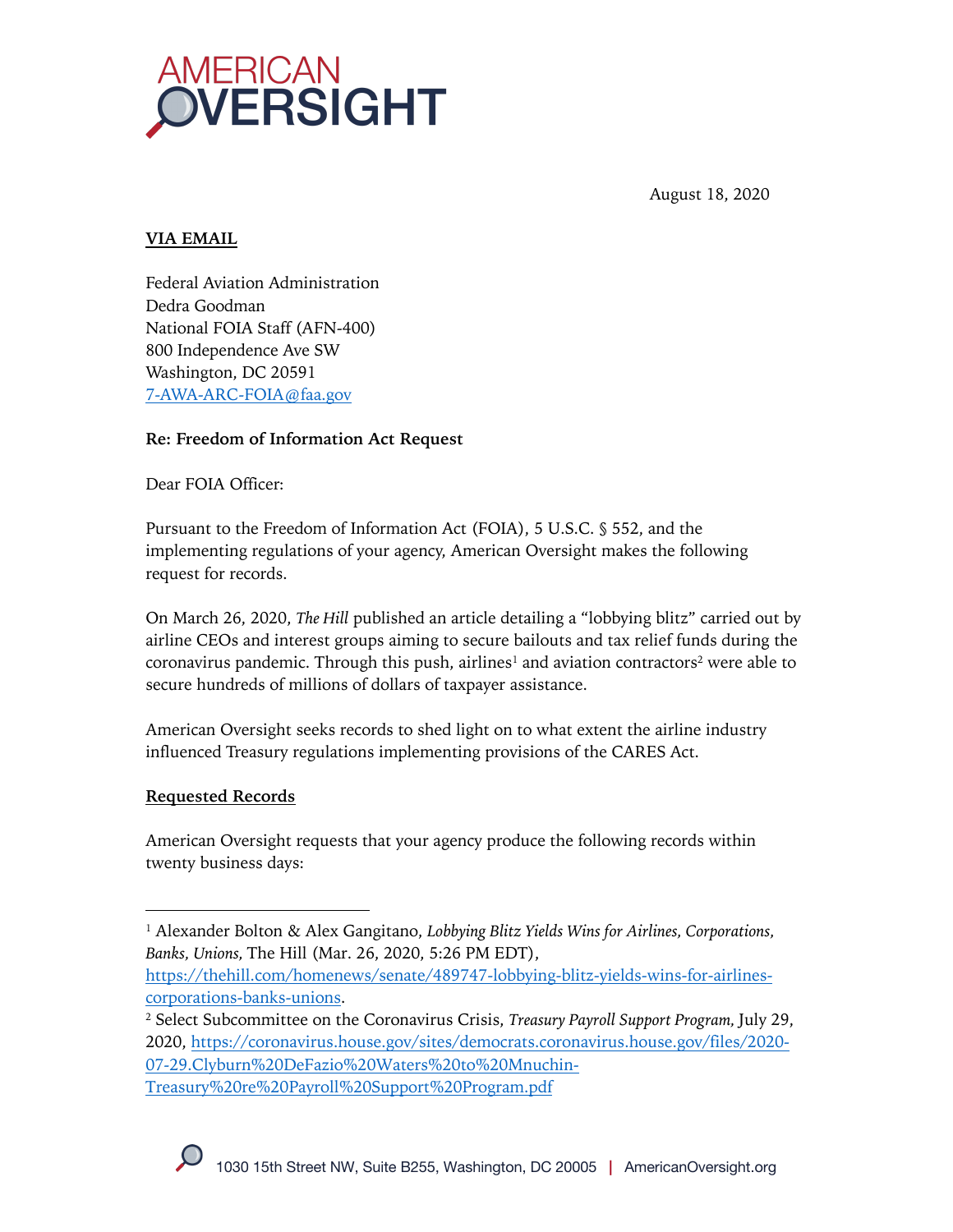All email communications (including email messages, email attachments, complete email chains, calendar invitations, and attachments thereto) between (a) any of the officials listed in Column A and (b) any person or entity listed in Column B:

| Column A: Treasury Officials |                                     | Column B: External Entities |                                    |
|------------------------------|-------------------------------------|-----------------------------|------------------------------------|
|                              | a. Steve Dickinson, Deputy          | a.                          | Delta Airlines, or anyone with an  |
|                              | Administrator                       |                             | email ending in @delta.com         |
| b.                           | Dan Elwell, Deputy Administrator    | b.                          | American Airlines Group, or        |
| c.                           | Angela Stubblefield, Chief of Staff |                             | anyone with an email ending in     |
|                              | d. Kirk Shaffer, Associate          |                             | @aa.com                            |
|                              | Administrator for Airports          | C.                          | United Airlines Holdings, or       |
| e.                           | Brianna W. Manzelli, Assistant      |                             | anyone with an email ending in     |
|                              | Administrator for                   |                             | @united.com                        |
|                              | Communications                      | d.                          | Southwest Airlines, or anyone with |
| f.                           | Mark House, Assistant               |                             | an email ending in                 |
|                              | Administrator for Finance and       |                             | @southwest.com                     |
|                              | Management                          | e.                          | Alaska Air Group, or anyone with   |
| g.                           | Andrew F. Giacini, Governmental     |                             | an email ending in @alaskaair.com  |
|                              | Affairs and External Outreach       | f.                          | JetBlue Airways, or anyone with an |
|                              | Advisor                             |                             | email ending in @jetblue.com       |
|                              | h. Kate Howard, Deputy Assistant    | g.                          | Airlines for America, or anyone    |
|                              | Administrator for Government and    |                             | with an email ending in            |
|                              | <b>Industry Affairs</b>             |                             | @airlines.org                      |
| i.                           | Brian K. Langdon, Manager           | h.                          | Hawaiian Airlines, or anyone with  |
|                              |                                     |                             | an email ending in                 |
|                              |                                     |                             | @hawaiianair.com                   |
|                              |                                     | i.                          | Spirit Airlines, or anyone with an |
|                              |                                     |                             | email ending in @spirit.com        |
|                              |                                     | j.                          | Allegiant Air, or anyone with an   |
|                              |                                     |                             | email ending in @allegiantair.com  |
|                              |                                     | k.                          | Frontier Airlines, or anyone with  |
|                              |                                     |                             | an email ending in                 |
|                              |                                     |                             | @flyfrontier.com                   |
|                              |                                     | 1.                          | SkyWest Airlines, or anyone with   |
|                              |                                     |                             | an email ending in @skywest.com    |
|                              |                                     |                             | m. Airlines for America, or anyone |
|                              |                                     |                             | with an email ending in            |
|                              |                                     |                             | @airlines.org                      |
|                              |                                     | n.                          | <b>International Air Transport</b> |
|                              |                                     |                             | Association (IATA), or anyone      |
|                              |                                     |                             | with an email ending in @iata.org  |
|                              |                                     | 0.                          | Air Transport Association, or      |
|                              |                                     |                             | anyone with an email ending in     |
|                              |                                     |                             | @ata.com                           |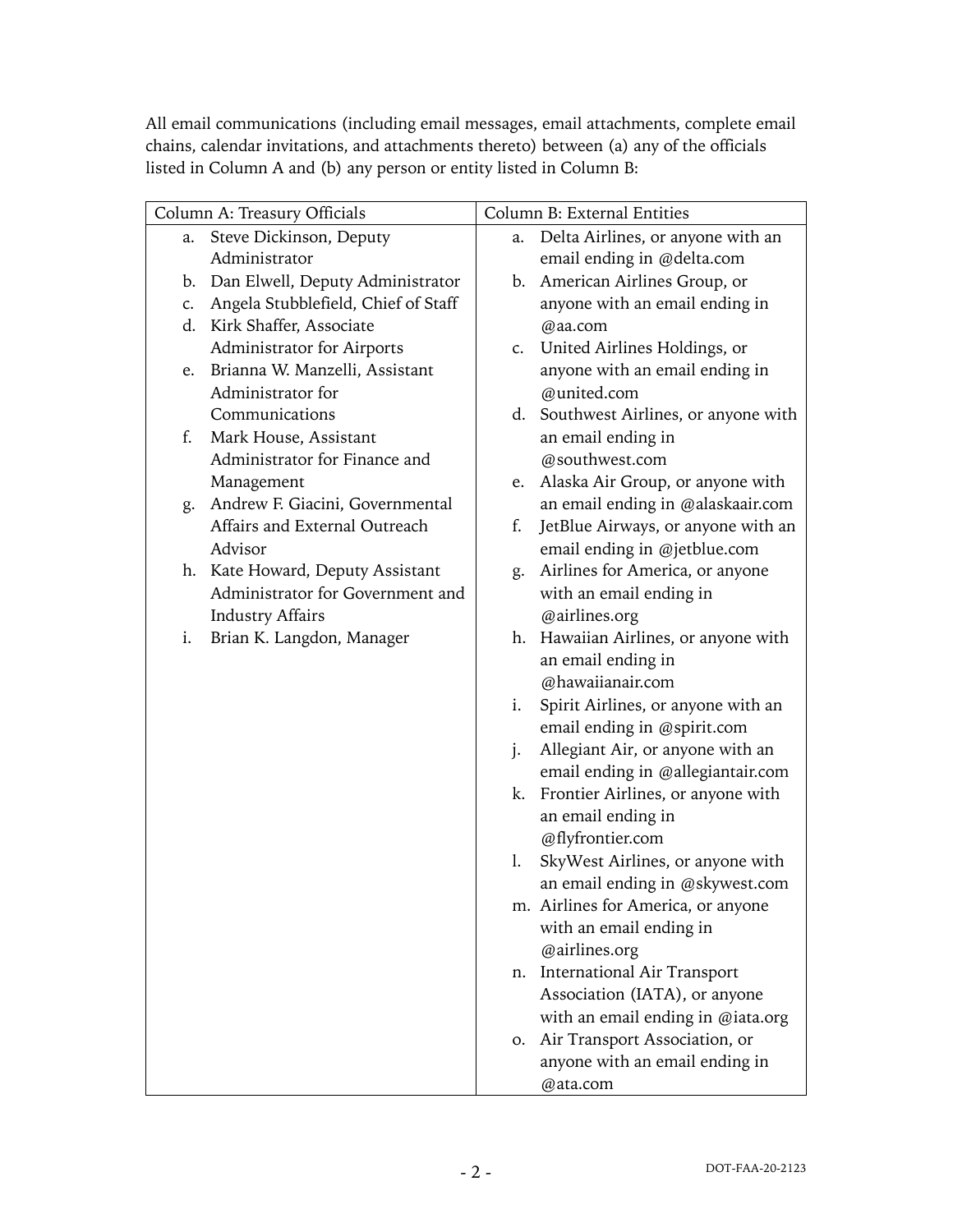| p.<br>q.<br>r.<br>S.<br>t. | Gate Gourmet, or anyone with an<br>email ending in<br>@gategourmet.com<br>Swissport USA, or anyone with an<br>email ending in @swissport.com<br>Flying Food Fare, or anyone with<br>an email ending in<br>@flyingfood.com<br>G2 Secure Staff, or anyone with an<br>email ending in<br>@g2securestaff.com<br>Nordam Group, or anyone with an<br>email ending in @nordam.com |
|----------------------------|----------------------------------------------------------------------------------------------------------------------------------------------------------------------------------------------------------------------------------------------------------------------------------------------------------------------------------------------------------------------------|
|                            | u. Aviation Technical Services, or<br>anyone with an email ending in                                                                                                                                                                                                                                                                                                       |
|                            | @atsmro.com                                                                                                                                                                                                                                                                                                                                                                |
|                            | v. Haeco Airframe Services, or                                                                                                                                                                                                                                                                                                                                             |
|                            | anyone with an email ending in                                                                                                                                                                                                                                                                                                                                             |
|                            | @haeco.com                                                                                                                                                                                                                                                                                                                                                                 |
|                            | w. Constant Aviation, or anyone with                                                                                                                                                                                                                                                                                                                                       |
|                            | an email ending in                                                                                                                                                                                                                                                                                                                                                         |
|                            | @constantaviation.com                                                                                                                                                                                                                                                                                                                                                      |
| X.                         | Prosegur Services Group, or                                                                                                                                                                                                                                                                                                                                                |
|                            | anyone with an email ending in<br>@prosegur.com                                                                                                                                                                                                                                                                                                                            |
| y.                         | Total Airport Services, or anyone                                                                                                                                                                                                                                                                                                                                          |
|                            | with an email ending in<br>@tasinc.aero                                                                                                                                                                                                                                                                                                                                    |
| z.                         | JetStream Ground Services, or                                                                                                                                                                                                                                                                                                                                              |
|                            | anyone with an email ending in                                                                                                                                                                                                                                                                                                                                             |
|                            | @jetstreamgs.com<br>aa. ACTS-Aviation Security, or anyone                                                                                                                                                                                                                                                                                                                  |
|                            | with an email ending in @acts-                                                                                                                                                                                                                                                                                                                                             |
|                            | sec.com                                                                                                                                                                                                                                                                                                                                                                    |
|                            |                                                                                                                                                                                                                                                                                                                                                                            |
|                            |                                                                                                                                                                                                                                                                                                                                                                            |
|                            |                                                                                                                                                                                                                                                                                                                                                                            |

Please provide all responsive records from March 1, 2020 to March 27, 2020.

## **Fee Waiver Request**

In accordance with 5 U.S.C.  $\frac{1}{5}$  552(a)(4)(A)(iii) and your agency's regulations, American Oversight requests a waiver of fees associated with processing this request for records. The subject of this request concerns the operations of the federal government, and the disclosures will likely contribute to a better understanding of relevant government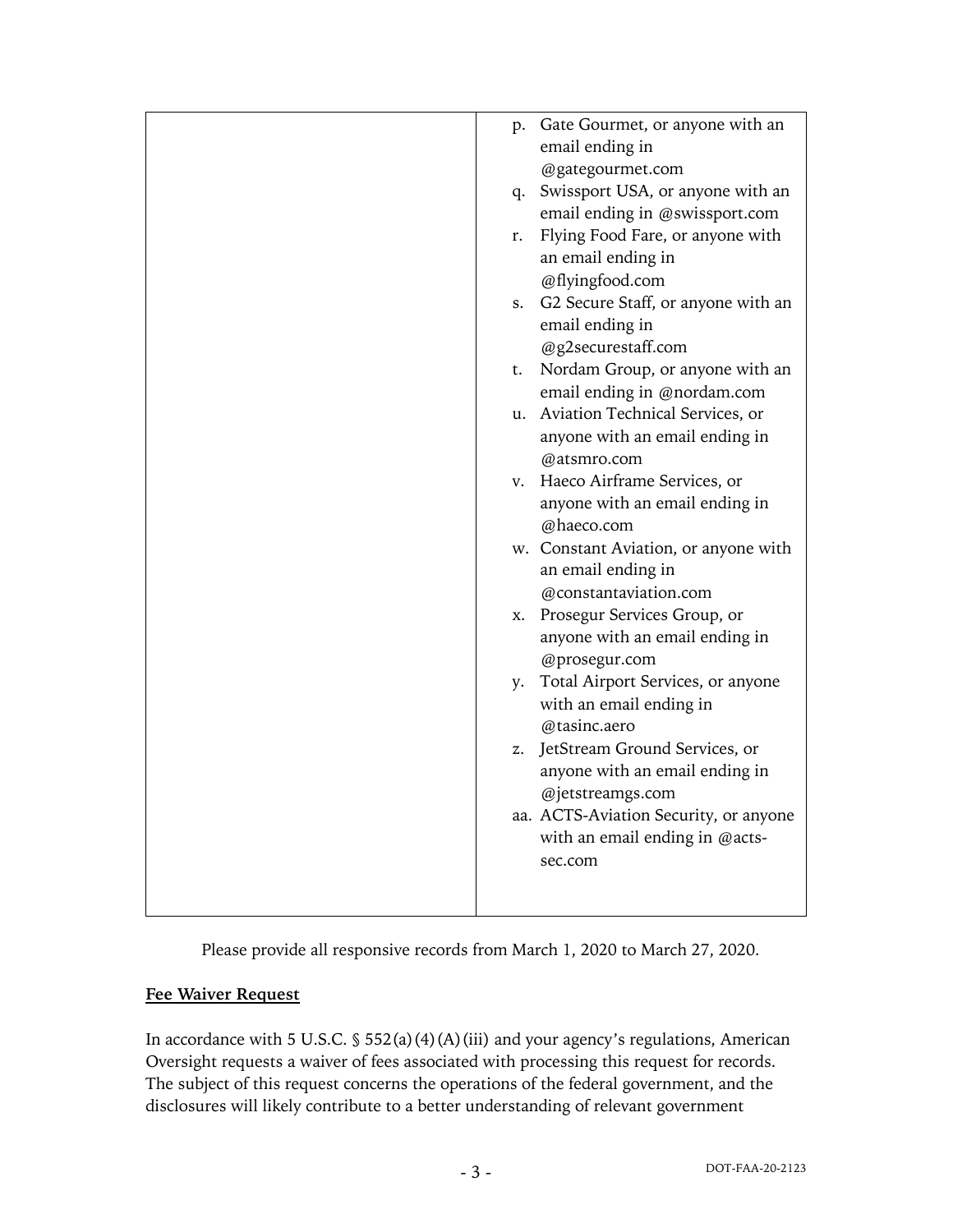procedures by the general public in a significant way. Moreover, the request is primarily and fundamentally for non-commercial purposes.

American Oversight requests a waiver of fees because disclosure of the requested information is "in the public interest because it is likely to contribute significantly to public understanding of operations or activities of the government."3 The public has a significant interest in federal officials' communications with the airline industry regarding billions of dollars in federal aid. <sup>4</sup> Records with the potential to shed light on this matter would contribute significantly to public understanding of operations of the federal government, including whether and to what extent airlines influenced the distribution of coronavirus relief funds. American Oversight is committed to transparency and makes the responses agencies provide to FOIA requests publicly available, and the public's understanding of the government's activities would be enhanced through American Oversight's analysis and publication of these records.

This request is primarily and fundamentally for non-commercial purposes.<sup>5</sup> As a  $501(c)(3)$ nonprofit, American Oversight does not have a commercial purpose and the release of the information requested is not in American Oversight's financial interest. American Oversight's mission is to promote transparency in government, to educate the public about government activities, and to ensure the accountability of government officials. American Oversight uses the information gathered, and its analysis of it, to educate the public through reports, press releases, or other media. American Oversight also makes materials it gathers available on its public website and promotes their availability on social media platforms, such as Facebook and Twitter.6

American Oversight has also demonstrated its commitment to the public disclosure of documents and creation of editorial content through regular substantive analyses posted to its website.7 Examples reflecting this commitment to the public disclosure of documents and the creation of editorial content include the posting of records related to the Trump Administration's contacts with Ukraine and analyses of those contacts;<sup>8</sup> posting records and editorial content about the federal government's response to the

 $3 \frac{3}{5}$  U.S.C.  $\frac{5}{5}$  552(a)(4)(A)(iii).

<sup>4</sup> *See, e.g.*, Bolton & Gangitano, *supra* note 1.

<sup>5</sup> *See* 5 U.S.C. § 552(a)(4)(A)(iii).

<sup>6</sup> American Oversight currently has approximately 15,600 page likes on Facebook and 104,500 followers on Twitter. American Oversight, Facebook,

https://www.facebook.com/weareoversight/ (last visited Aug. 18, 2020); American Oversight (@weareoversight), Twitter, https://twitter.com/weareoversight (last visited Aug. 18, 2020).

<sup>7</sup> *See generally News*, American Oversight, https://www.americanoversight.org/blog.

<sup>8</sup> *Trump Administration's Contacts with Ukraine*, American Oversight, https://www.americanoversight.org/investigation/the-trump-administrations-contactswith-ukraine.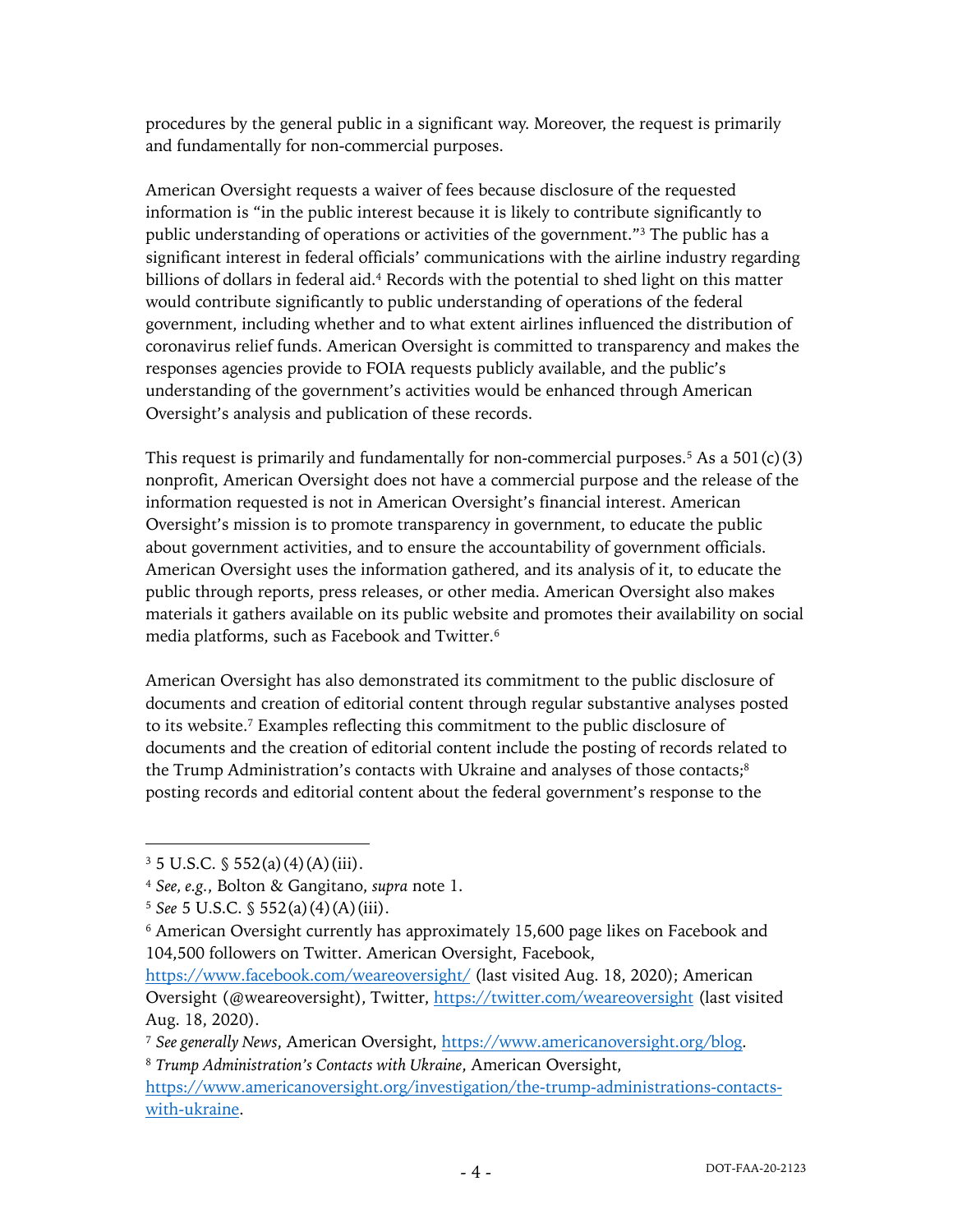Coronavirus pandemic;<sup>9</sup> posting records received as part of American Oversight's "Audit the Wall" project to gather and analyze information related to the administration's proposed construction of a barrier along the U.S.-Mexico border, and analyses of what those records reveal;<sup>10</sup> the posting of records related to an ethics waiver received by a senior Department of Justice attorney and an analysis of what those records demonstrated regarding the Department's process for issuing such waivers;<sup>11</sup> and posting records and analysis of federal officials' use of taxpayer dollars to charter private aircraft or use government planes for unofficial business. 12

Accordingly, American Oversight qualifies for a fee waiver.

## **Guidance Regarding the Search & Processing of Requested Records**

In connection with its request for records, American Oversight provides the following guidance regarding the scope of the records sought and the search and processing of records:

• Please search all locations and systems likely to have responsive records, regardless of format, medium, or physical characteristics. For instance, since the request seeks "emails," please search all locations likely to contain emails, including relevant hard-copy files, correspondence files, and appropriate locations on hard drives and shared drives.

<sup>9</sup> *See generally The Trump Administration's Response to Coronavirus*, American Oversight, https://www.americanoversight.org/investigation/the-trump-administrations-responseto-coronavirus; *see, e.g.*, *CDC Calendars from 2018 and 2019: Pandemic-Related Briefings and Meetings*, American Oversight, https://www.americanoversight.org/cdc-calendars-from-2018-and-2019-pandemic-related-briefings-and-meetings.

<sup>10</sup> *See generally Audit the Wall*, American Oversight,

https://www.americanoversight.org/investigation/audit-the-wall; *see, e.g.*, *Border Wall Investigation Report: No Plans, No Funding, No Timeline, No Wall*, American Oversight, https://www.americanoversight.org/border-wall-investigation-report-no-plans-nofunding-no-timeline-no-wall.

<sup>&</sup>lt;sup>11</sup> DOJ Records Relating to Solicitor General Noel Francisco's Recusal, American Oversight, https://www.americanoversight.org/document/doj-civil-division-response-noel-franciscocompliance; *Francisco & the Travel Ban: What We Learned from the DOJ Documents*, American Oversight, https://www.americanoversight.org/francisco-the-travel-ban-what-we-learnedfrom-the-doj-documents.

<sup>12</sup> *See generally Swamp Airlines: Chartered Jets at Taxpayer Expense*, American Oversight, https://www.americanoversight.org/investigation/swamp-airlines-private-jets-taxpayerexpense; *see, e.g.*, *New Information on Pompeo's 2017 Trips to His Home State*, American Oversight, https://www.americanoversight.org/new-information-on-pompeos-2017-tripsto-his-home-state.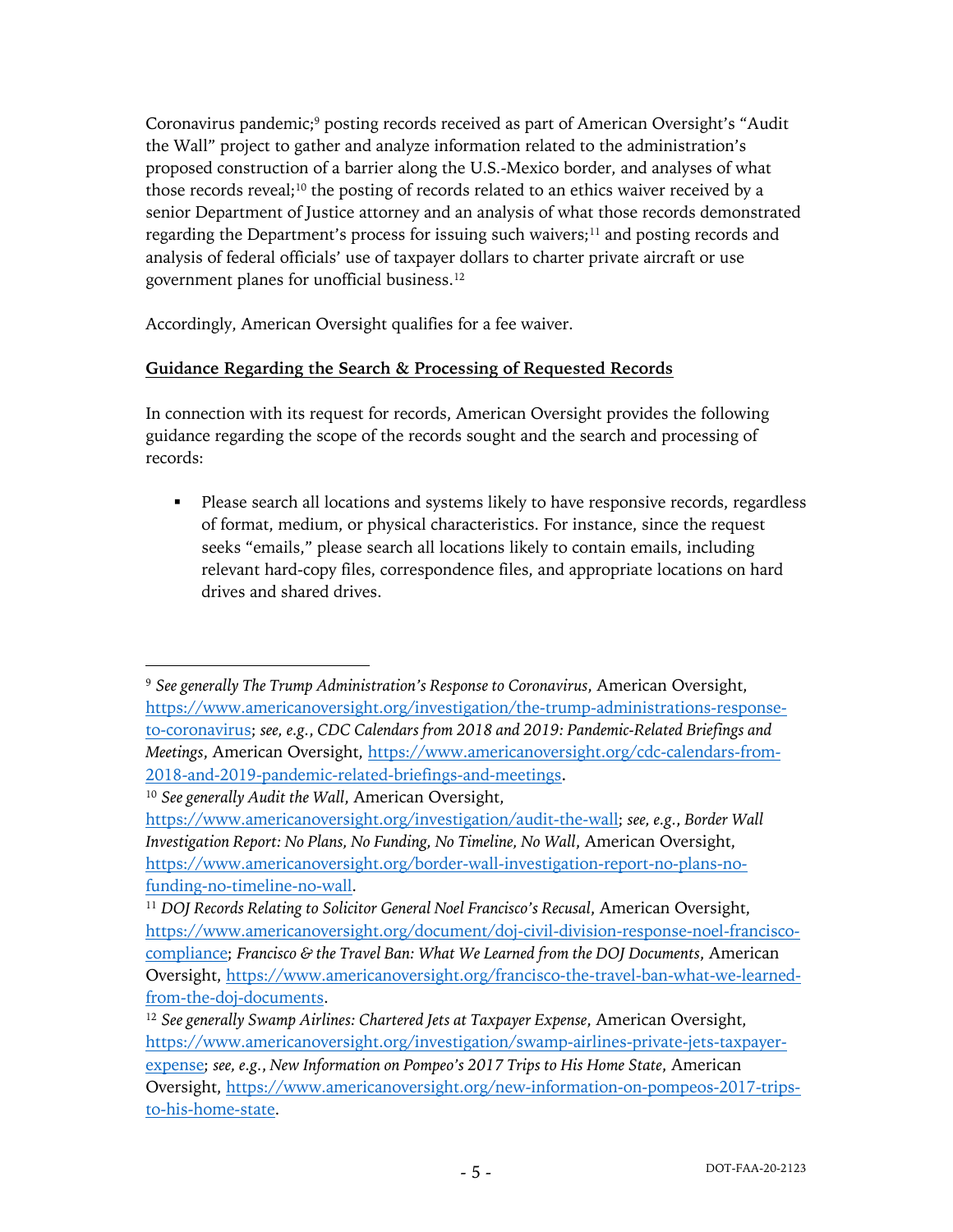- In conducting your search, please understand the terms "record," "document," and "information" in their broadest sense, to include any written, typed, recorded, graphic, printed, or audio material of any kind.
- § Our request for records includes any attachments to those records or other materials enclosed with those records when they were previously transmitted. To the extent that an email is responsive to our request, our request includes all prior messages sent or received in that email chain, as well as any attachments to the email.
- Please search all relevant records or systems containing records regarding agency business. Do not exclude records regarding agency business contained in files, email accounts, or devices in the personal custody of your officials, such as personal email accounts. Records of official business conducted using unofficial systems or stored outside of official files are subject to the Federal Records Act and FOIA.13 It is not adequate to rely on policies and procedures that require officials to move such information to official systems within a certain period of time; American Oversight has a right to records contained in those files even if material has not yet been moved to official systems or if officials have, by intent or through negligence, failed to meet their obligations.14
- Please use all tools available to your agency to conduct a complete and efficient search for potentially responsive records. Agencies are subject to government-wide requirements to manage agency information electronically,<sup>15</sup> and many agencies have adopted the National Archives and Records Administration (NARA) Capstone program, or similar policies. These systems provide options for searching emails and other electronic records in a manner that is reasonably likely to be more complete than just searching individual custodian files. For example, a custodian may have deleted a responsive email from his or her email program, but your agency's archiving tools may capture that email under Capstone. At the same time, custodian searches are still necessary; agencies may not have direct access to files stored in .PST files, outside of network drives, in paper format, or in personal email accounts.

<sup>13</sup> *See Competitive Enter. Inst. v. Office of Sci. & Tech. Policy*, 827 F.3d 145, 149–50 (D.C. Cir. 2016); *cf. Judicial Watch, Inc. v. Kerry*, 844 F.3d 952, 955–56 (D.C. Cir. 2016). <sup>14</sup> *See Competitive Enter. Inst. v. Office of Sci. & Tech. Policy*, No. 14-cv-765, slip op. at 8 (D.D.C. Dec. 12, 2016).

<sup>&</sup>lt;sup>15</sup> Presidential Memorandum—Managing Government Records, 76 Fed. Reg. 75,423 (Nov. 28, 2011), https://obamawhitehouse.archives.gov/the-press-

office/2011/11/28/presidential-memorandum-managing-government-records; Office of Mgmt. & Budget, Exec. Office of the President, Memorandum for the Heads of Executive Departments & Independent Agencies, "Managing Government Records Directive," M-12-18 (Aug. 24, 2012), https://www.archives.gov/files/records-mgmt/m-12-18.pdf.